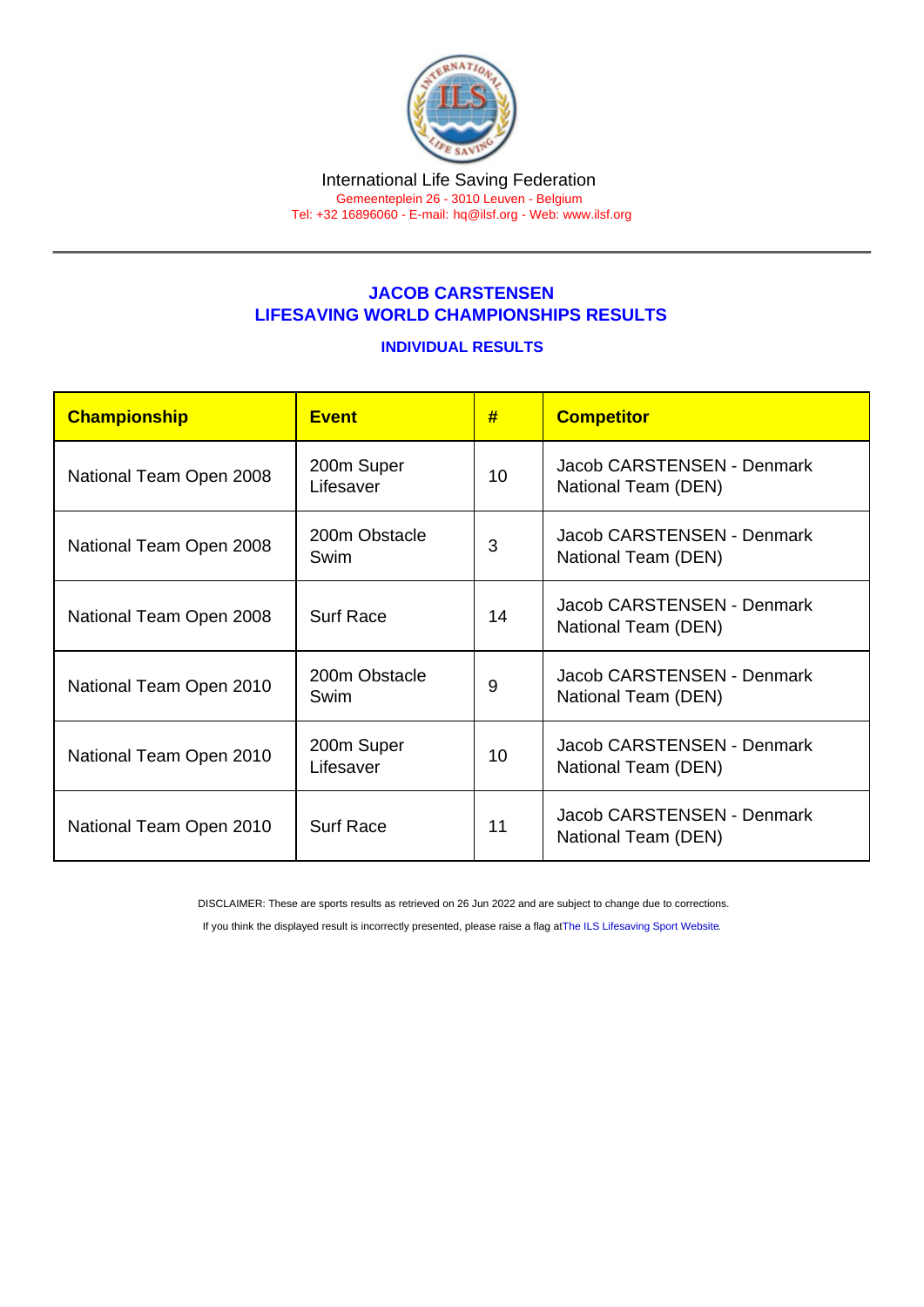## JACOB CARSTENSEN LIFESAVING WORLD CHAMPIONSHIPS RESULTS

## TEAM RESULTS

| Championship                             | <b>Event</b>                 | #  | <b>Competitors</b>                                                                                                                |
|------------------------------------------|------------------------------|----|-----------------------------------------------------------------------------------------------------------------------------------|
| <b>National Team</b><br><b>Open 2008</b> | 4x50m Obstacle Relay         | 8  | Denmark National Team (DEN)<br>Jacob CARSTENSEN, Joe<br>HENNINGSEN, Thomas IBSEN<br>NIELSEN, Joseph QUINLAN                       |
| <b>National Team</b><br><b>Open 2008</b> | Oceanman/Oceanwoman<br>Relay | 8  | Denmark National Team (DEN)<br>Tor BUSCH-NEILSEN, Jacob<br><b>CARSTENSEN, Thomas IBSEN</b><br>NIELSEN, Joseph QUINLAN             |
| <b>National Team</b><br>Open 2010        | <b>Rescue Tube Rescue</b>    | 10 | Denmark National Team (DEN)<br>Tor BUSCH-NEILSEN, Jacob<br><b>CARSTENSEN, Ronnie</b><br>DALSGAARD, Thomas IBSEN<br><b>NIELSEN</b> |
| <b>National Team</b><br><b>Open 2008</b> | 4x50m Medley Relay           | 12 | Denmark National Team (DEN)<br>Jacob CARSTENSEN, Joe<br>HENNINGSEN, Thomas IBSEN<br>NIELSEN, Joseph QUINLAN                       |
| <b>National Team</b><br>Open 2010        | Oceanman/Oceanwoman<br>Relay | 13 | Denmark National Team (DEN)<br>Tor BUSCH-NEILSEN, Jacob<br><b>CARSTENSEN, Thomas IBSEN</b><br>NIELSEN, Jan SIMONSEN               |
| <b>National Team</b><br>Open 2010        | <b>Board Rescue Race</b>     | 13 | Denmark National Team (DEN)<br>, Jacob CARSTENSEN, Thomas<br><b>IBSEN NIELSEN</b>                                                 |